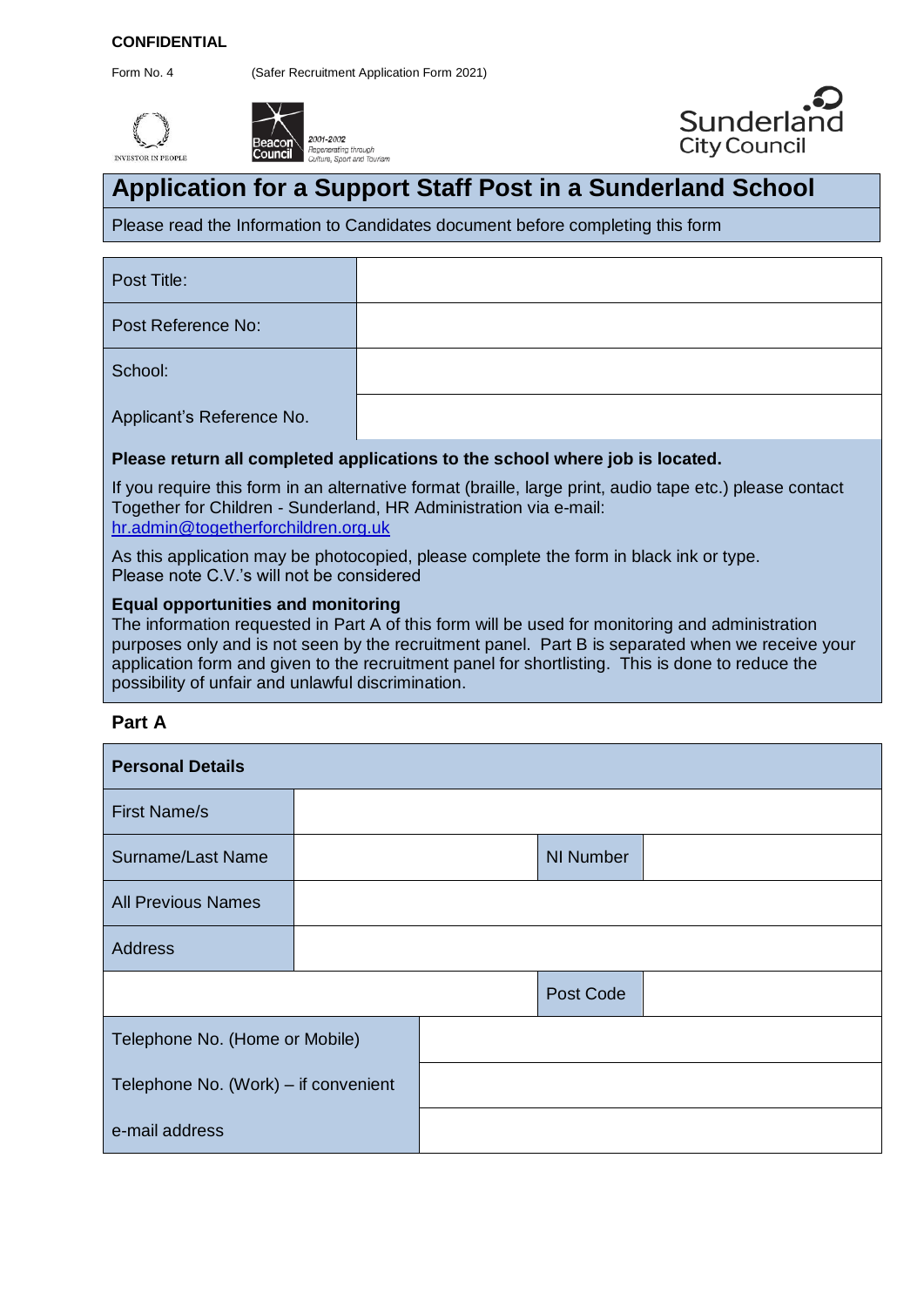| <b>Equal Opportunities Monitoring</b>                                                                                                                                                                                                                                                                                |      |              |                                                                                                                                                                                        |  |             |  |                                                        |       |                                                                                                                                        |  |
|----------------------------------------------------------------------------------------------------------------------------------------------------------------------------------------------------------------------------------------------------------------------------------------------------------------------|------|--------------|----------------------------------------------------------------------------------------------------------------------------------------------------------------------------------------|--|-------------|--|--------------------------------------------------------|-------|----------------------------------------------------------------------------------------------------------------------------------------|--|
| Gender:                                                                                                                                                                                                                                                                                                              | Male |              | Female                                                                                                                                                                                 |  | Transgender |  |                                                        |       | Do not wish to say                                                                                                                     |  |
| Date of birth:                                                                                                                                                                                                                                                                                                       |      |              |                                                                                                                                                                                        |  |             |  |                                                        |       |                                                                                                                                        |  |
| <b>Disability</b><br>For the purpose of the Equality Act 2010 a person has a disability if he/she has a physical or mental<br>impairment which has a substantial and long term adverse affect on his/her ability to carry out<br>normal day to day activities.                                                       |      |              |                                                                                                                                                                                        |  |             |  |                                                        |       |                                                                                                                                        |  |
| Yes<br>No<br>Do you have a disability, long standing illness or infirmity?                                                                                                                                                                                                                                           |      |              |                                                                                                                                                                                        |  |             |  |                                                        |       |                                                                                                                                        |  |
| Ethnic Origin/Religious Belief/Faith/Relationship Status/Sexual Orientation<br>Please tick one of the boxes below to best describe your ethnic origin, religious belief/faith,<br>relationship status and sexual orientation. Please note that United Kingdom citizens can belong to<br>any of the categories shown. |      |              |                                                                                                                                                                                        |  |             |  |                                                        |       |                                                                                                                                        |  |
| <b>White</b>                                                                                                                                                                                                                                                                                                         |      |              | <b>Black or Black British</b>                                                                                                                                                          |  |             |  |                                                        |       | Chinese or other ethnic group                                                                                                          |  |
| <b>British</b><br>Irish<br>Any other white<br>background<br>Please write in:                                                                                                                                                                                                                                         |      |              | Caribbean<br>African<br>Any other black<br>background<br>Please write in:                                                                                                              |  |             |  | $\Box$<br>$\blacksquare$<br>$\Box$<br>Please write in: | group | Chinese<br>Gypsy/Roma/Traveller<br>Any other ethnic                                                                                    |  |
| <b>Asian or Asian British</b><br>Indian<br>Pakistani<br>Bangladeshi<br>Any other Asian<br>background<br>Please write in:<br><b>Relationship Status</b><br>Divorced/dissolved<br>civil partnership                                                                                                                    |      | <b>Mixed</b> | White and Black<br>Caribbean<br>White and Black<br>African<br>White and Asian<br>Any other mixed<br>background<br>Please write in:<br><b>Sexual Orientation</b><br>Heterosexual<br>Gay |  |             |  | $\sim$<br>$\sim$<br>Please write in:                   | Islam | <b>Religious Belief/Faith</b><br>Christianity<br>Hinduism<br>Judaism<br>Sikhism<br><b>Buddhism</b><br>No Religion<br>Prefer not to say |  |
| Married/In a civil<br>partnership<br>Single<br>Widow/Widower<br>Prefer not to say                                                                                                                                                                                                                                    |      |              | Lesbian<br><b>Bisexual</b><br>Prefer not to say                                                                                                                                        |  |             |  |                                                        |       |                                                                                                                                        |  |
| Are you responsible for caring for anyone?<br>I am not responsible for caring for anyone<br>Any other person<br>please write in:<br>I care for children/a child<br>I care for another relative                                                                                                                       |      |              |                                                                                                                                                                                        |  |             |  |                                                        |       |                                                                                                                                        |  |
| Where did you see this job advertised?                                                                                                                                                                                                                                                                               |      |              |                                                                                                                                                                                        |  |             |  |                                                        |       |                                                                                                                                        |  |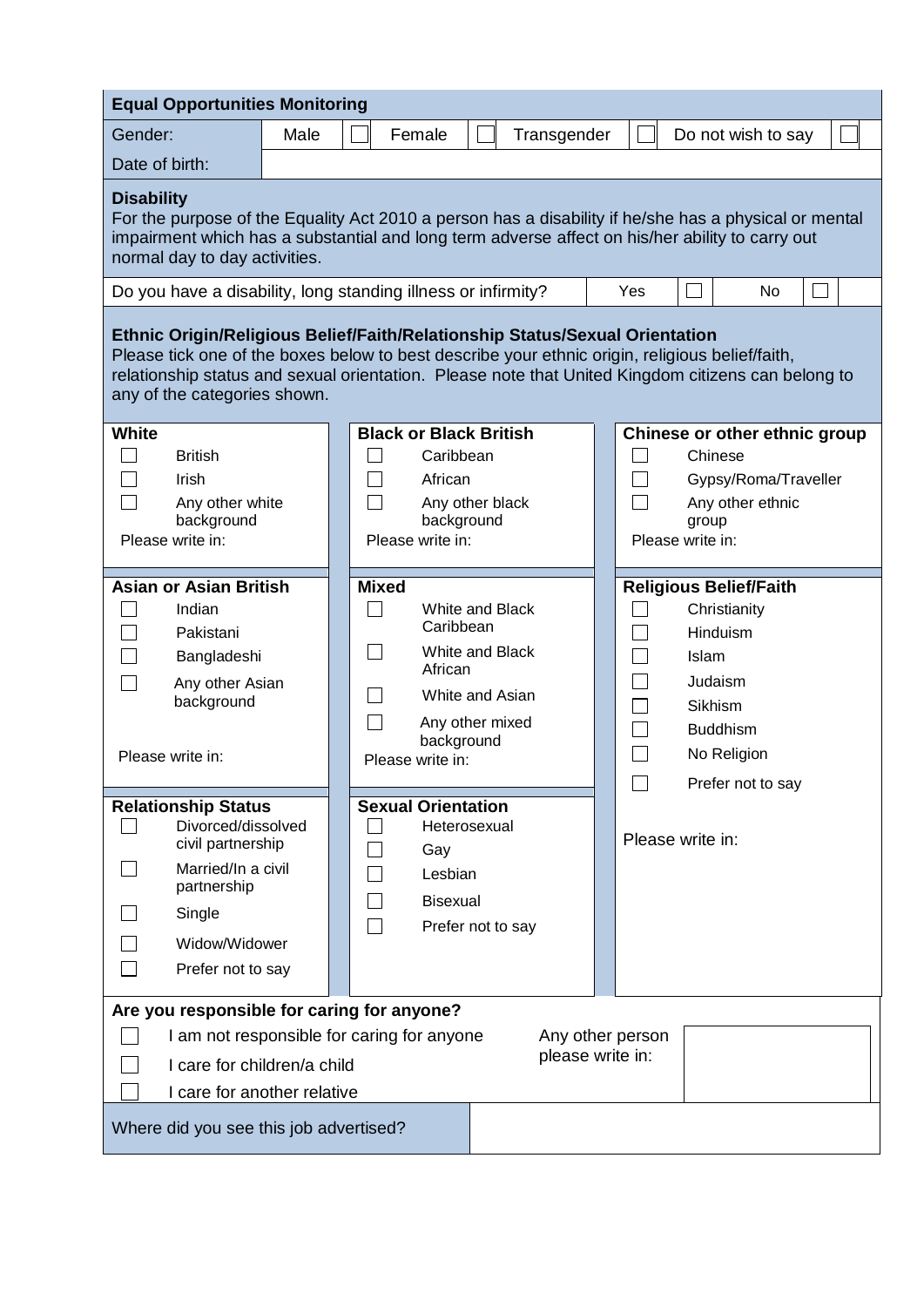| <b>Veterans</b>                                                                                                                                       |       |        |       |  |  |
|-------------------------------------------------------------------------------------------------------------------------------------------------------|-------|--------|-------|--|--|
| Are you an armed services veteran?                                                                                                                    |       | Yesl I | Nol I |  |  |
| You must answer the following questions if your response was yes. If your response was no,<br>please move to the next section of the application form |       |        |       |  |  |
| If successful, will this be your first civilian employment since leaving service?                                                                     |       |        |       |  |  |
| $Yes \Box$                                                                                                                                            | Nol I |        |       |  |  |
| Since leaving service, have you been in civilian employment for 12 months or less?                                                                    |       |        |       |  |  |
| $Yes \Box$                                                                                                                                            | Nol I |        |       |  |  |
| If yes, please specify the start date of your first civilian employment:                                                                              |       |        |       |  |  |
| DD/MM/YYYY -                                                                                                                                          |       |        |       |  |  |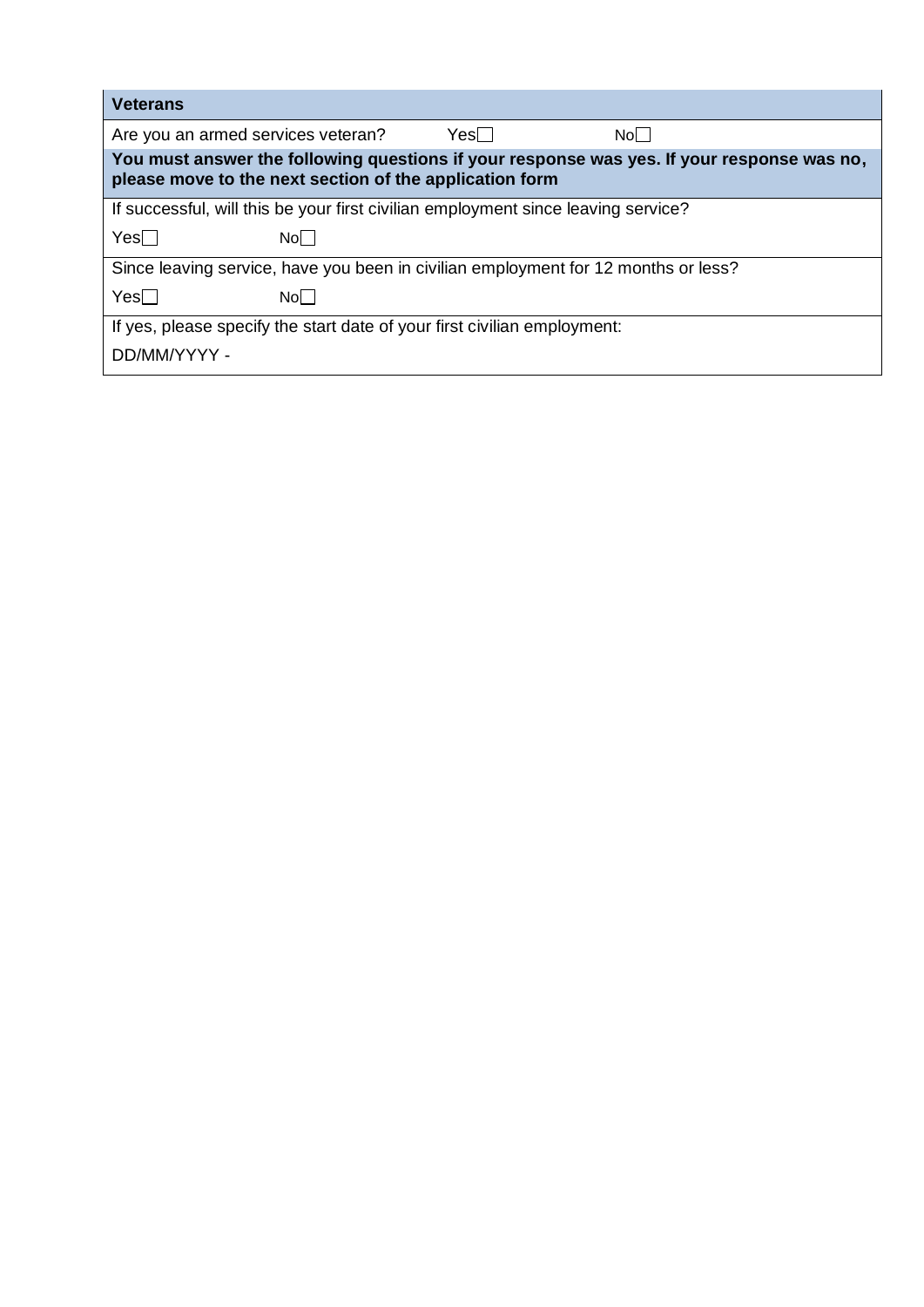| <b>PART B</b>                                                                                               | <b>APPLICANTS REFERENCE NO:</b> |  |  |  |
|-------------------------------------------------------------------------------------------------------------|---------------------------------|--|--|--|
| Post Title (same as first page)                                                                             |                                 |  |  |  |
| <b>Present Job</b>                                                                                          |                                 |  |  |  |
| <b>Employer's Name and Address:</b>                                                                         |                                 |  |  |  |
|                                                                                                             |                                 |  |  |  |
| Job Title:                                                                                                  |                                 |  |  |  |
| Salary/Wage:                                                                                                |                                 |  |  |  |
| Date Commenced:                                                                                             |                                 |  |  |  |
| To whom do you report:<br>(Job Title)                                                                       |                                 |  |  |  |
| What staff (if any) report to you?                                                                          |                                 |  |  |  |
| Period of notice required:                                                                                  |                                 |  |  |  |
| Brief outline of duties:                                                                                    |                                 |  |  |  |
|                                                                                                             |                                 |  |  |  |
|                                                                                                             |                                 |  |  |  |
|                                                                                                             |                                 |  |  |  |
|                                                                                                             |                                 |  |  |  |
| Previous Employers (most recent first), please account for any gaps in your education or employment history |                                 |  |  |  |
| Forelaise and lab Title<br>Data of Feastainsant                                                             |                                 |  |  |  |

| <b>Employer and Job Title</b><br>with full address | <b>Date of Employment</b><br>From | To | <b>Reason for leaving</b> |
|----------------------------------------------------|-----------------------------------|----|---------------------------|
|                                                    | ٠                                 |    |                           |
|                                                    | $\blacksquare$                    |    |                           |
|                                                    | ۰                                 |    |                           |
|                                                    | ٠                                 |    |                           |
|                                                    | ٠                                 |    |                           |
|                                                    | $\blacksquare$                    |    |                           |
|                                                    | $\blacksquare$<br>٠               |    |                           |
|                                                    |                                   |    |                           |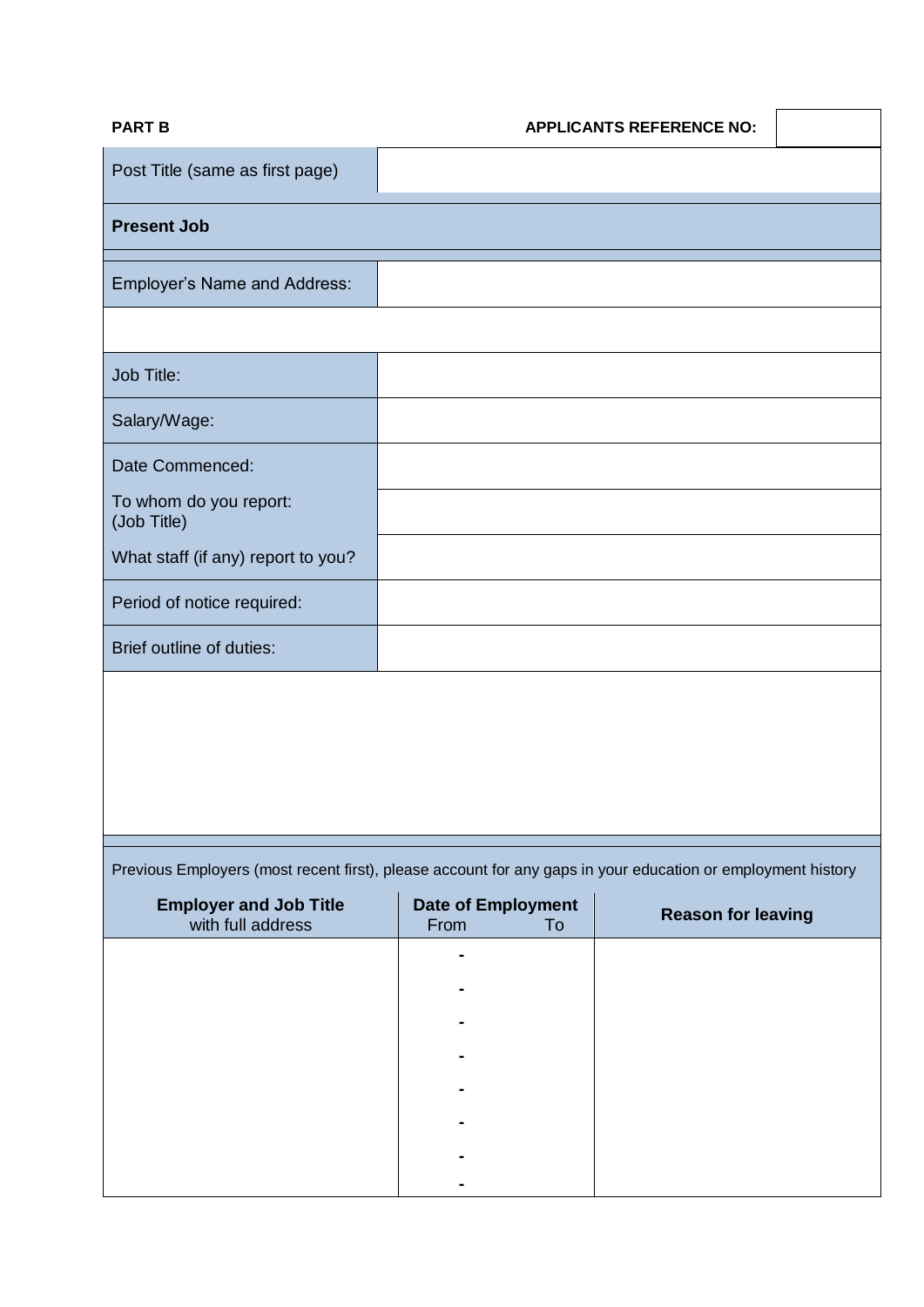#### **APPLICANTS REFERENCE NO:**

| <b>Relevant Educational, Vocational, Professional Qualifications or Training Courses</b> |  |  |  |
|------------------------------------------------------------------------------------------|--|--|--|
| (most recent first)                                                                      |  |  |  |

| <b>Educational Establishment or</b><br><b>Course Organiser</b> | <b>Qualifications</b><br>(where applicable) | Grade | <b>Date Achieved</b> |
|----------------------------------------------------------------|---------------------------------------------|-------|----------------------|
|                                                                |                                             |       |                      |
|                                                                |                                             |       |                      |
|                                                                |                                             |       |                      |
|                                                                |                                             |       |                      |
|                                                                |                                             |       |                      |
|                                                                |                                             |       |                      |
|                                                                |                                             |       |                      |
|                                                                |                                             |       |                      |
|                                                                |                                             |       |                      |

#### **References**

Please supply the names and contact details of the **two referees** who can comment on your suitability for this position. One should be your current or most recent employer. If you are not currently working with children but have done so in the past, the second referee should be the employer by whom you were most recently employed in work with children. References will not be accepted from relatives, or persons who only know you as a friend. We reserve the right to seek additional references

| Name:           | Name:                                                                                              |
|-----------------|----------------------------------------------------------------------------------------------------|
| <b>Address:</b> | <b>Address:</b>                                                                                    |
|                 |                                                                                                    |
|                 |                                                                                                    |
|                 |                                                                                                    |
|                 |                                                                                                    |
|                 |                                                                                                    |
| e-mail:         | e-mail:                                                                                            |
| Tel No:         | Tel No:                                                                                            |
|                 |                                                                                                    |
|                 | Please note that we will contact the above referees if you are short listed for this post and seek |

references **before** interview. Also, in relation to work with children we will seek information about any past disciplinary issues relating to children and/or child protection concerns you may have been subject to.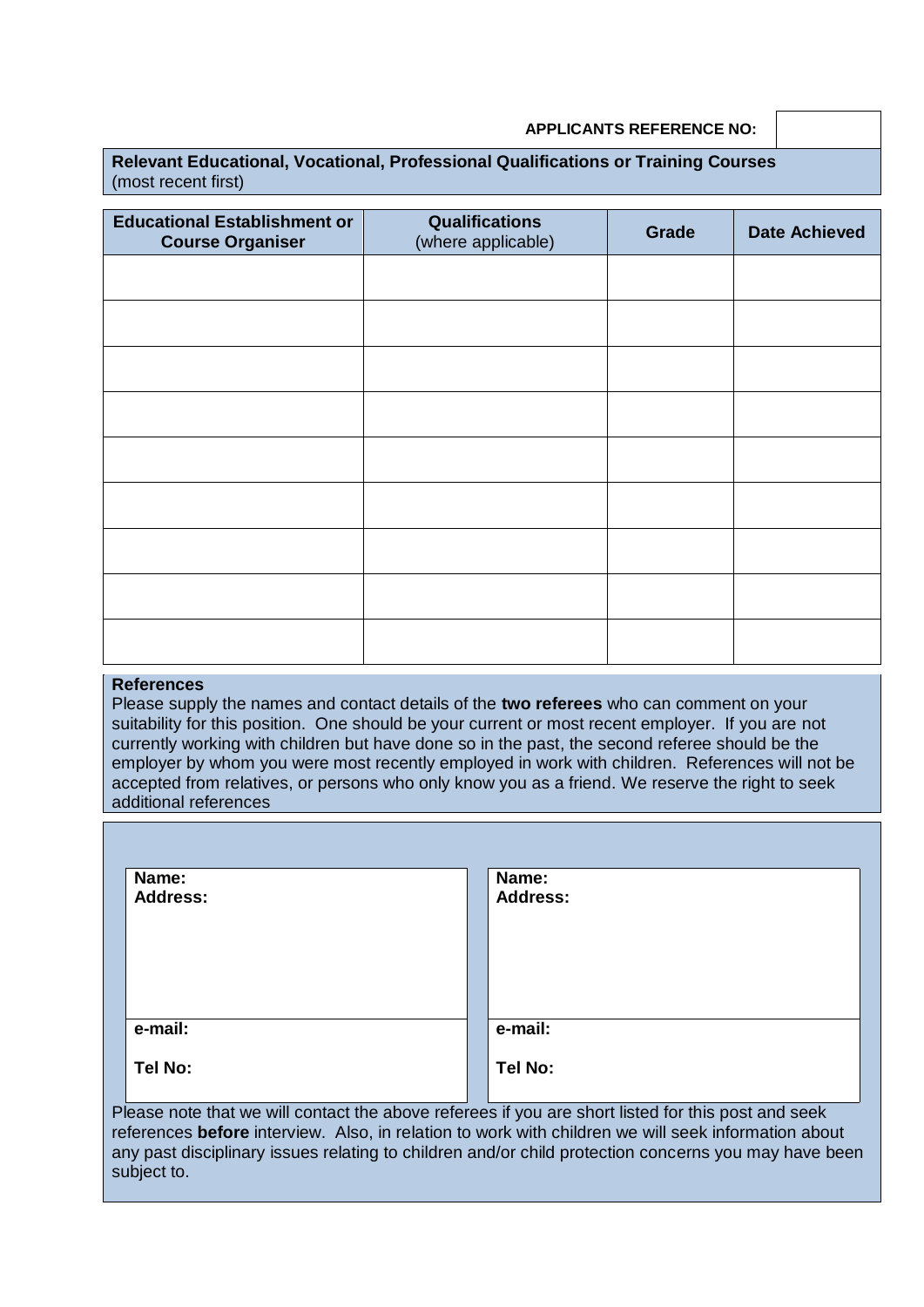# **How you meet the essential requirements**

Please state clearly how you meet all of the essential requirements listed on the Person Specification. Please see the Information to Candidate document for advice on how best to complete this section.

Please continue on a separate sheet if necessary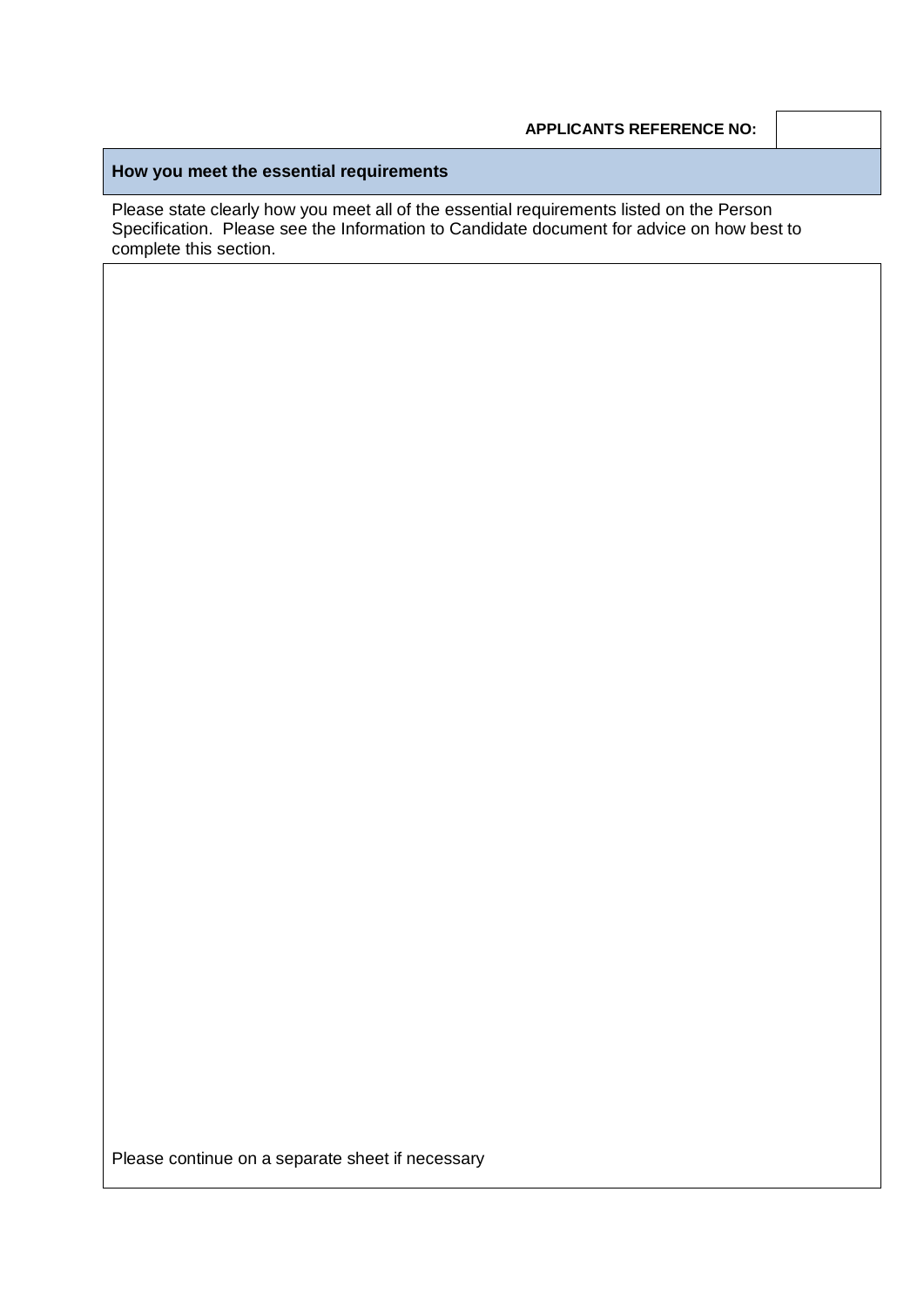# **Disability – Reasonable Adjustments**

Do you require us to make any reasonable adjustments that will help you to demonstrate your full potential in the recruitment process? If yes, please give details.

#### **Declaration of Relationship**

If you have any relationship with any governor, trustee, employee, or pupil of the school, Councillor or senior employee of the Council, please state the name(s) and nature of relationship(s).

**Note:** If you canvas any governor, trustee, employee of the school / Councillor, Committee or Senior Officer of the Council, directly or indirectly for this appointment, or if you fail to disclose a relationship, you will be disqualified from appointment and if already appointed, you will be subject to disciplinary proceedings and liable to dismissal without further notice.

| <b>Declaration</b> |  |
|--------------------|--|
|                    |  |
|                    |  |

| I confirm that all of the information given on this application form is correct and complete. |  |       |  |  |
|-----------------------------------------------------------------------------------------------|--|-------|--|--|
| Signed:                                                                                       |  | Date: |  |  |

**Note:** If you provide false information on any part of this form, you will be disqualified from appointment and if already appointed, you will be subject to disciplinary proceedings and liable to dismissal without further notice.

**Note:** If you return this form via email you are indicating your intention to comply with the above declaration. You will be required to sign the declaration if you are subsequently invited to interview or appointed to the post.

**Note:** Please ensure you return Part A and Part B of your application. Failure to do so will prevent us from considering your application for the position.